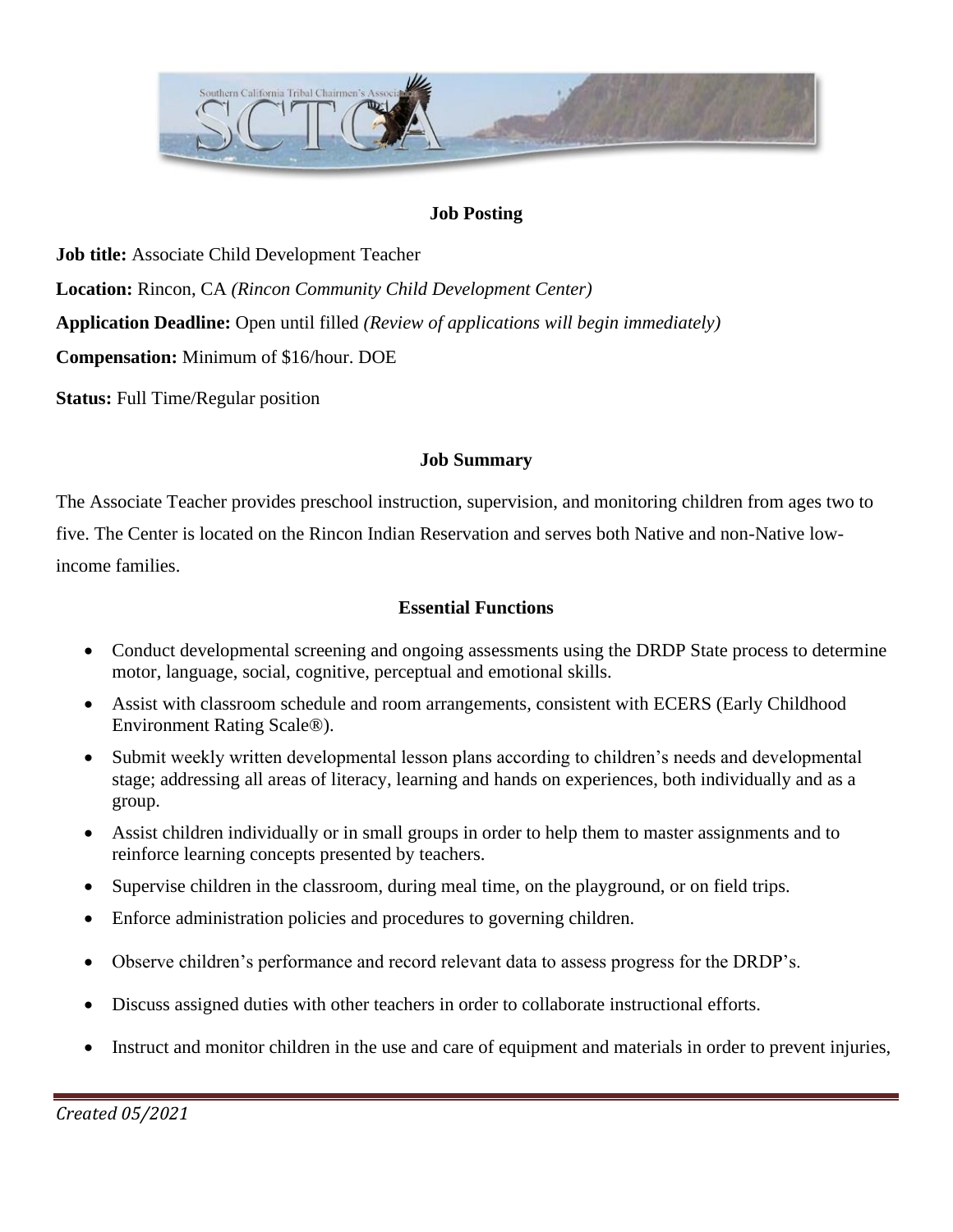maintain safety, and avoid damage.

- Organize and label materials, and display children's work in a manner appropriate for their eye level and perceptual skills.
- Maintain strict confidentiality of all facts of programs and family records.
- Provide children with a sense of security, love, trust, self-confidence, self-esteem and positive attitudes.
- Must be able to carry out the mission, vision, values and philosophy of the Center.
- Tend to children's personal hygiene needs and toileting according to health and safety standards. Responsible for securing health, hygiene, safety and overall well-being of children at all times.
- Participate in staff, parent/teacher conferences and trainings.
- Assist with family-style food service during meal time.
- Maintain positive relationships with the children and their families.
- Perform daily simple housecleaning duties in each classroom.
- Greet all participants and guests warmly and enthusiastically.
- May perform other duties as assigned by supervisor.

## **Job Requirements and Qualifications**

*Education:* High School Diploma or GED. Must have Associate Teacher permit (12 units of ECE or CD including core courses).

*Certificates & Licenses*: Valid California Driver's License with driving record acceptable to SCTCA's insurance. Must have a current child and adult CPR and first aid card/certificate, as well as a valid Food Handler's Card.

*Knowledge Requirements:* Ability to communicate verbally and in writing in a clear and understandable manner. Experience with documentation and forms typically used in a pre-school or child care facility. Ability to work cooperatively in a team environment in order to provide the best possible service. Proven ability to work with people from diverse cultural, ethnic, and socio-economic backgrounds. Knowledge of Indian history, culture and politics a plus.

*Experience:* Minimum two years' experience working in an early childhood setting.